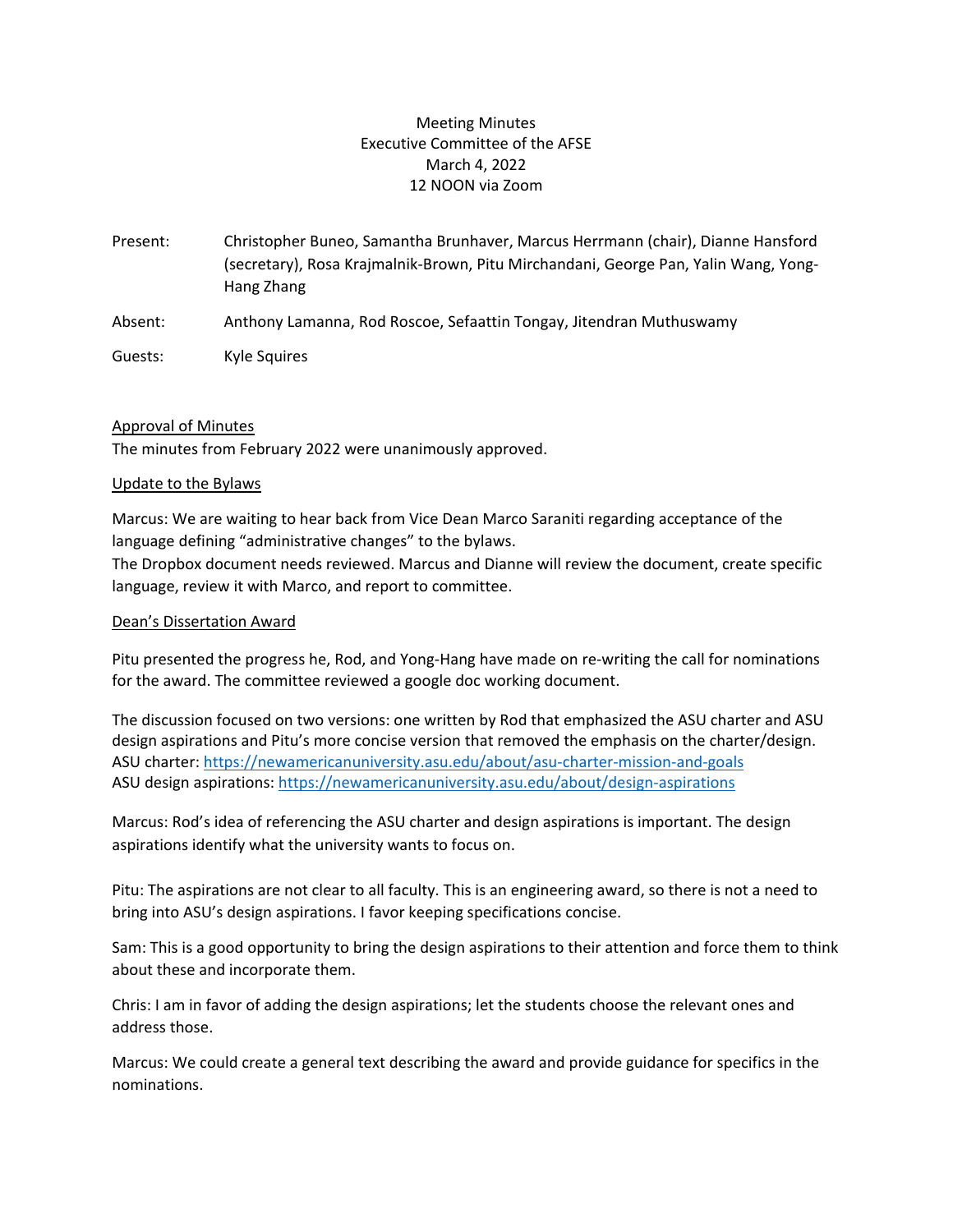Rosa, Chris, George expressed opinion that favored more guidance in what the committee is looking for in the application.

Kyle: What are the engineering embodiments of the charter? The specifications could take that approach, adding the design aspirations while keeping it concise.

Kyle: It would be good to review these ideas with Rod and Yong-Hang when they are in attendance. Conciseness is good, but adding the aspirations is important. Should we design our recognitions around these.

Kyle: Twice a year timing is a good idea. What would it be?

Marcus: The goal of two award cycles is to give the award to students who are just about ready to graduate.

Rosa: Twice a year would allow students to be acknowledged in their graduation ceremony.

Call for nominations in August for summer through December graduation and a call in February for spring graduations.

We will discuss again next month

### Dean's Distinguished Lecturer

Any further updates? None suggested.

#### Election of new EC chair

Marcus has reached his term limit. He will need to rotate off the committee. Please consider nominees for the position. Rosa thinks she might need to rotate off too.

#### COVID19 Update

Kyle: university is accessing covid management plan. What would the faculty think if masks were not mandated, say after spring break?

Marcus: I think it is best to leave it up to the instructor to say if there is a mask mandate in class.

Pitu: This inconsistency will cause an issue with students.

Rosa: Covid infections could be a spike after spring break.

Pitu: CDC says you must look at the local covid infection rate to determine policy.

Yalin: CDC looks at hospitalization rate, not infection rate.

Pitu: UT Austin has a color code level for establishing the mandates.

Kyle: Please share the website with me.

#### Other Issues

Marcus: My faculty have expressed concern about Interfolio and how it is applied to faculty evaluation. How is the data being pulled out for committees to use?